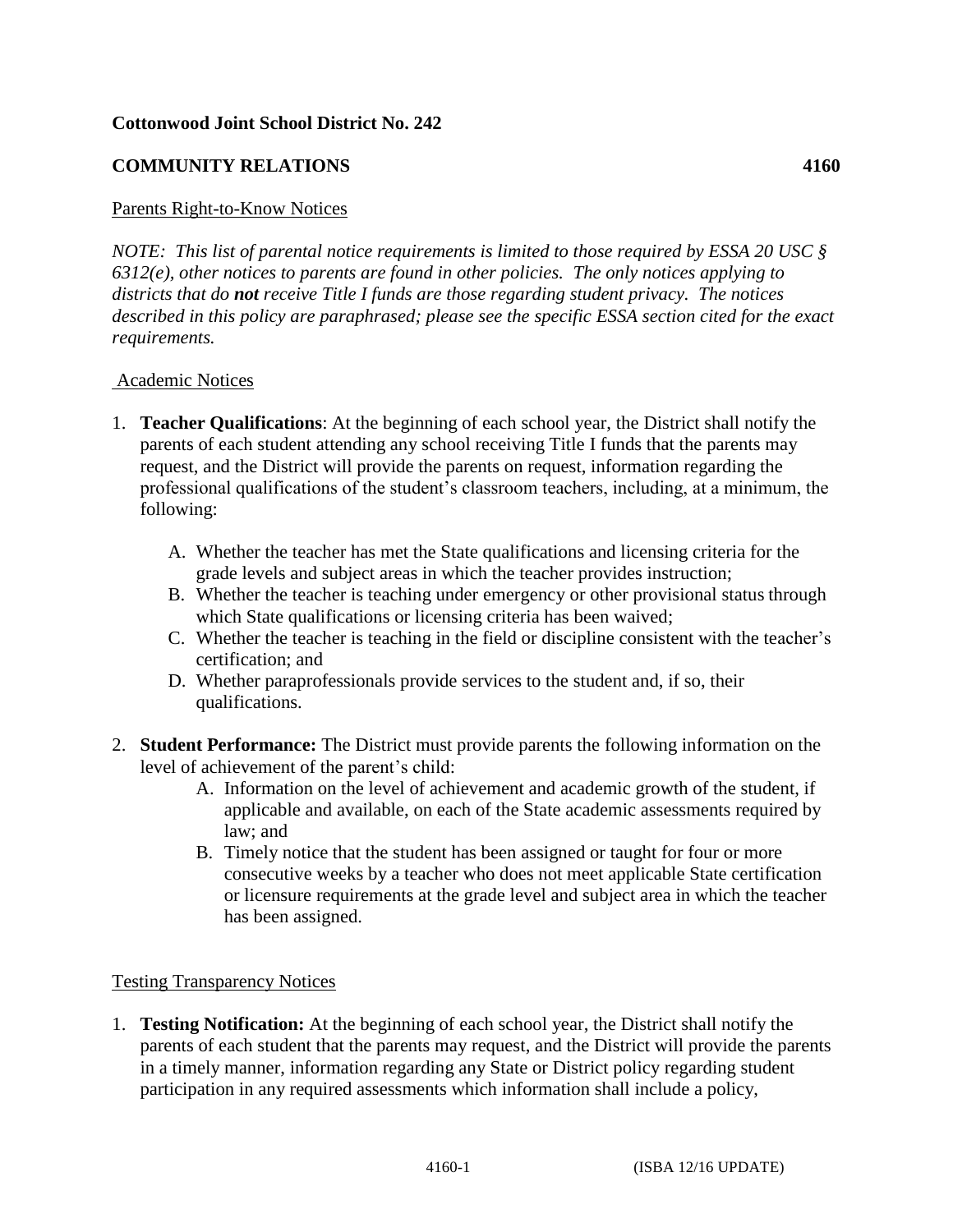procedure, or parental right to opt the child out of such assessment, where applicable.

- 2. **Testing Information:** The District shall make widely available through public means (including by posting in a clear and easily accessible manner on the District's website and, where practicable, on the website of each school served by the District) for each grade served by the District, information on each test or assessment required by ESSA 20 USC § 6311, other assessments required by the State, and where such information is available and feasible to report, assessments required districtwide by the local educational agency, including:
	- A. The subject matter to be assessed; the purpose for which the assessment is designed and used; the source of the requirement for the assessment; and, if available, the amount of time the students will spend taking the assessment, the schedule for the assessment, and the time and format for disseminating test results.

# English Learner Program Notices

- 1. **Initial Program Notice:** The District shall, not later than thirty (30) days after the beginning of the school year, inform a parent of an English learner identified for participation or participating in such a program of:
	- A. The reasons for the identification of their child as an English learner and in need of placement in a language instruction educational program;
	- B. The child's level of English proficiency, how such level was assessed, and the status of the child's academic achievement;
	- C. The methods of instruction used in the program in which their child is, or will be, participating and the methods of instruction used in other available programs, including how such programs differ in content, instructional goals, and the use of English and a native language in instruction;
	- D. How the program in which their child is, or will be, participating will meet the educational strengths and needs of their child;
	- E. How such program will specifically help their child learn English and meet ageappropriate academic achievement standards for grade promotion and graduation;
	- F. The specific exit requirements for the program, including the expected rate of transition from such program into classrooms that are not tailored for English learners, and the expected rate of graduation from high school (including four-year adjusted cohort graduation rates and extended-year adjusted cohort graduation rates for such program) if funds under this part are used for children in high schools;
	- G. In the case of a child with a disability, how such program meets the objectives of the individualized education program of the child, as described in Section 614(d) of the Individuals with Disabilities Education Act (20 U.S.C. 1414(d)); and
	- H. Information pertaining to parental rights that includes written guidance--
		- (i) Detailing the right of parents to have their child immediately removed from such program upon their request;
		- (ii) Detailing the options that parents have to decline to enroll their child in such program or to choose another program or method of instruction, if available; and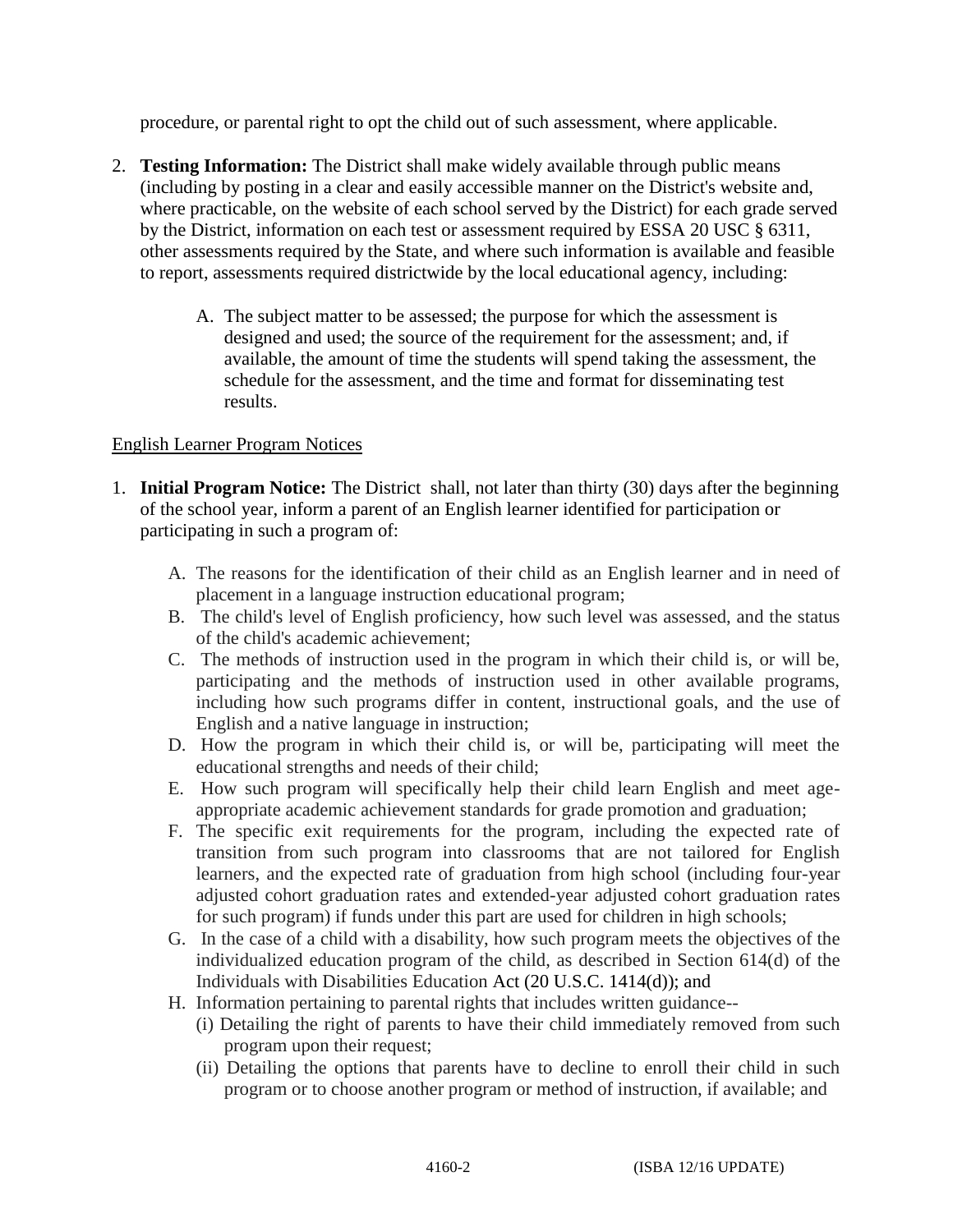- (iii) Assisting parents in selecting among various programs and methods of instruction, if more than 1 program or method is offered by the eligible entity.
- 2. **Program Notice During School Year:** For those children who have not been identified as English learners prior to the beginning of the school year but are identified as English learners during such school year, the District shall notify the children's parents during the first two (2) weeks of the child being placed in a language instruction educational program consistent with subparagraph (1), above.
- 3. **Parental Participation:** The District shall provide the parents of English Learners information regarding how the parents can: be involved in the education of their children; be active participants in assisting their children to attain English proficiency; achieve at high levels within a well-rounded education; and meet the challenging State academic standards expected of all students; and shall implement an effective means of outreach to parents of the above include holding, and sending notice of opportunities for, regular meetings for the purpose of formulating and responding to recommendations from parents of English Learners.
- 4. **Program Exclusion and Admission:** A student shall not be admitted to, or excluded from, any federally assisted education program on the basis of a surname or language-minority status.

# Parent and Family Engagement

Parents shall be notified of the parent and family engagement policy as outlined in 2420-2420P, in an understandable and uniform format and, to the extent practicable, in a language the parents can understand. Such policy shall be made available to the local community and updated periodically to meet the changing need of parents and the school.

#### Education of Homeless Children and Youths

- 1. The District shall provide written notice, at the time any homeless child or youth seeks enrollment in a school, and at least twice annually while the child or youth is enrolled in the school, to the parent or guardian of the child or youth (or, in the case of an unaccompanied youth, the youth), which shall be signed by the parent or guardian, that:
	- A. Sets forth the general rights provided by the McKinney-Vento Act as set forth in District Policy No. 3060; and
	- B. Specifically states:
		- i. The Choice of schools homeless children and youth are eligible to attend;
		- ii. That no homeless child or youth is required to attend a separate school for homeless children or youths;
		- iii. That homeless children and youths shall be provided comparable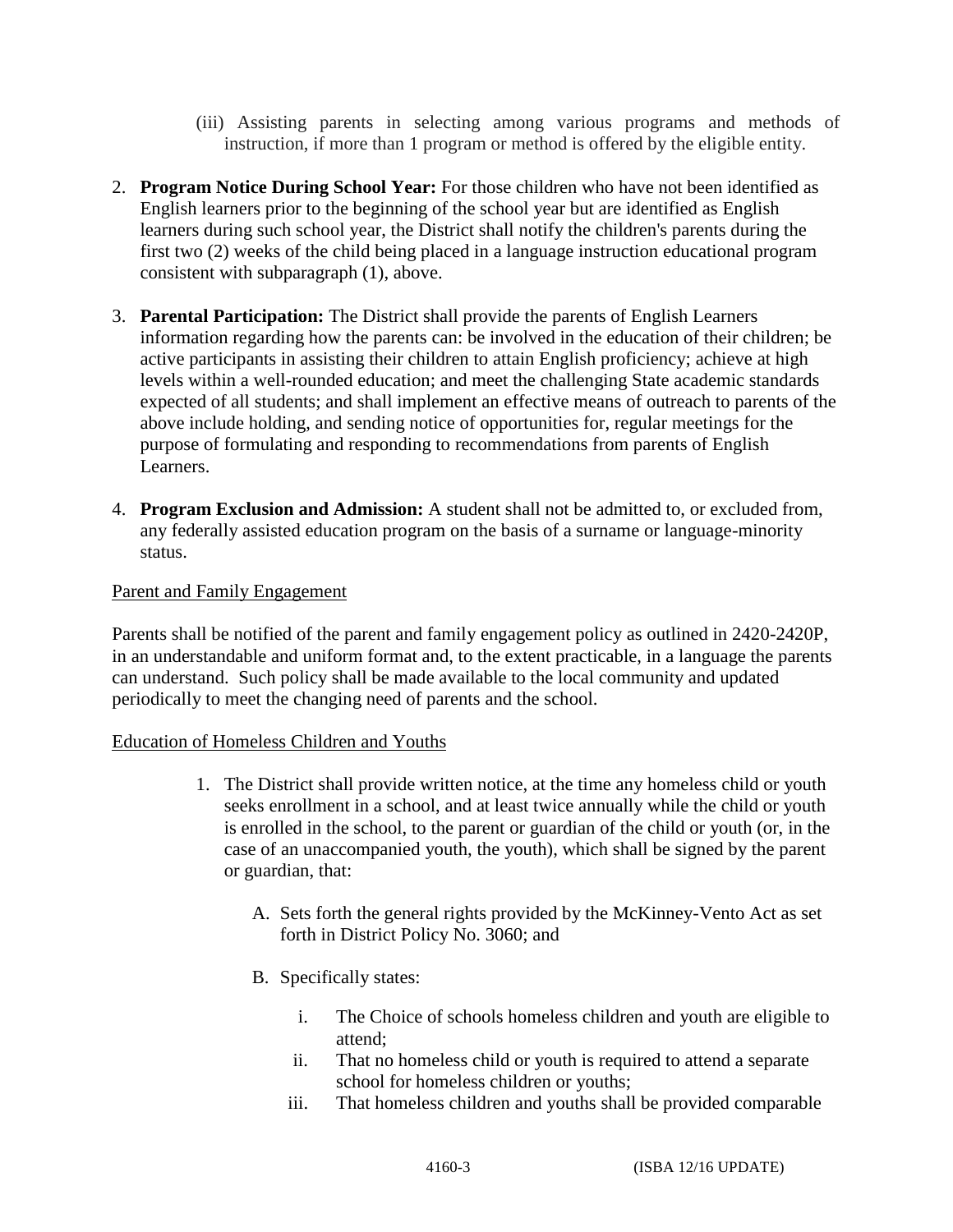services, including transportation services, educational services, and meals through school meals programs;

- iv. That homeless children and youths should not be stigmatized by school personnel; and
- v. Includes contact information for the local liaison for the homeless children and youths.
- 2. In the case of unaccompanied homeless youth, the District shall ensure that the homeless liaison assists in placement or enrollment decisions, considers the views of such unaccompanied youth, and provides notice to such youth of the right to appeal.

Each district shall ensure that public notice of the educational rights of homeless children is disseminated where such children and youths receive services under this Act, such as schools, family shelters, and soup kitchens.

# Persistently Dangerous Schools

A "persistently dangerous school" is defined as a school which, for three consecutive years, meets the following criteria:

- 1. In each of the three consecutive years, there is one instance of: suicide; sexual offense; or kidnapping; or
- 2. The school exceeds an expulsion or student conviction rate of: 1% of the student body; or three students, whichever number is greater, for violent criminal offenses or for violations of federal or state fun free schools requirements on school property or at a school sponsored event while school is in session.
- 3. For the purposes of this definition, a "violent criminal offense" is defined as conduct which could be charged as a felony or misdemeanor involving the threat of or actual physical injury, a sexual offense, homicide, rape, robbery, aggravated assault, aggravated battery, stalking, first degree kidnapping or aggravated arson.

If a school in the District is identified by the state as a "persistently dangerous school," the Superintendent, or designee, shall ensure the following actions are accomplished in a timely manner:

- 1. Notify the parent of all students attending the school that the state has identified the school as persistently dangerous. Notification to the parents must occur within ten school days from the date the state provided such notice to the District.
- 2. Offer all students in such school the opportunity to transfer to a safe public school within the District. If there is no other school in the District, the District is encouraged, but not required, to explore other such as an agreement with a neighboring district to accept transfer students. The offer to transfer students should occur within 20 school days of the time the District received notice from the state.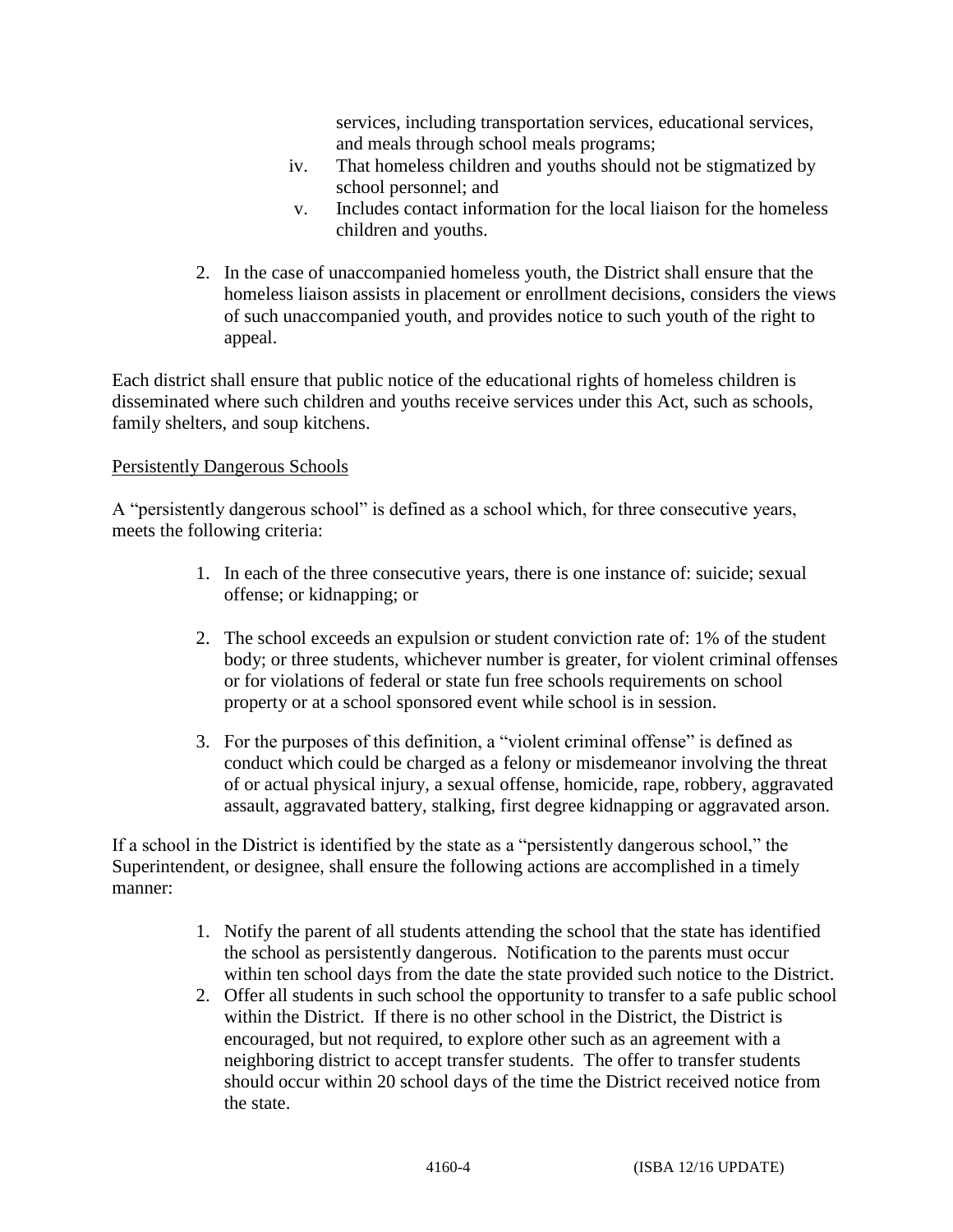- 3. For those students who accept the offer, the transfer should be completed within 30 school days from the date the District notified the affected parents.
- 4. Parental notification regarding the status of the school and the offer to transfer student may be made simultaneously.
- 5. For student(s) choosing a transfer:
	- a. Students should be transferred to a school that is making adequate yearly progress (AYP) and is not identified as being in need of improvement, corrective action, or restricting.
	- b. Transfers may be temporary or permanent, but must be in effect as long as the school is identified by the state as persistently dangerous.
	- c. In the event there is no other qualifying school in the District to accept the transferring student(s), the Superintendent should explore other options, such as an agreement with a neighboring district to accept the student(s). (See, Idaho Code §§ 33-1402, 33-1404.)

**School Intervention Action Plan:** For any school identified as "persistently dangerous" for two consecutive years, the District shall identify the problems and implement a written intervention action plan to ensure a safe school environment for students, faculty, and other school employees. Within 30 days of being notified, the intervention action plan shall be submitted to the State Department of Education (SDE) for approval. SDE will monitor the school progress.

**Safe School Option for Victims:** If a student is a victim of a violent criminal offense while attending school during normal school hours or at a school sponsored event, the District shall provide the following safe school options:

- 1. Within ten school days the Superintendent or designee shall ensure that the student is offered the opportunity to transfer to a safe school within the District;
- 2. If there is no qualifying school in the District, the District is encouraged, but not required, to explore other options such as an agreement with a neighboring district to accept the student.

To the extent feasible, the District will work with local victim assistance programs to determine whether they have services or funds available to help students in these circumstances. The Superintendent or designee should contact the office of the local county attorney to identify and locate qualified programs in the county.

# **Student Privacy**

1. The student privacy policies developed by the District shall provide for reasonable notice of the adoption or continued use of such policies directly to the parents of students enrolled in schools service by the District. At a minimum, the District shall provide such notice at least annually at the beginning of the school year and within a reasonable period of time after any substantive change in such policies; and offer an opportunity for the parent to opt the student out of the activity.